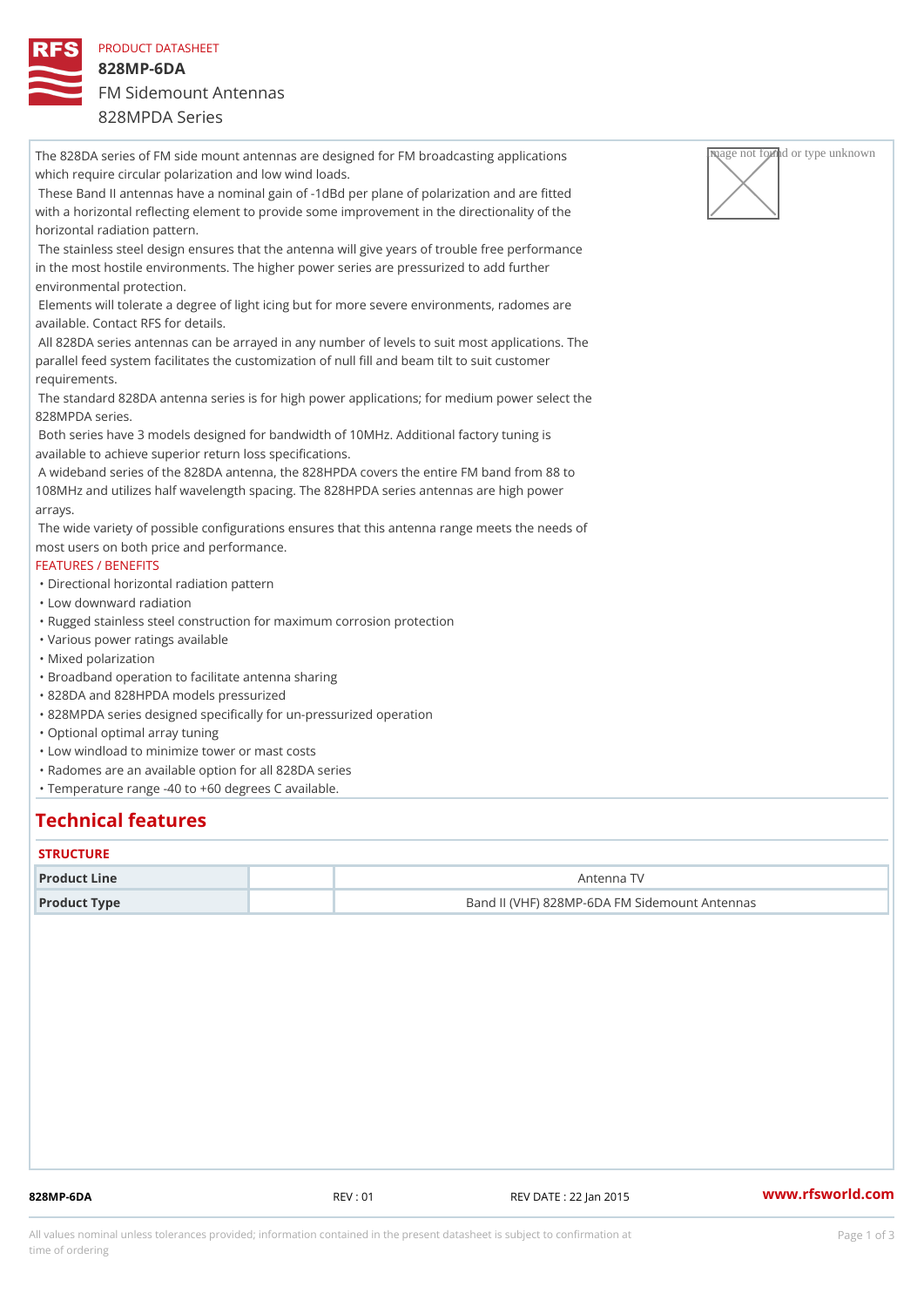## PRODUCT DATASHEET 828MP-6DA FM Sidemount Antennas 828MPDA Series

| ELECTRICAL SPECIFICATIONS                                                                                   |                          |                                                                                                                                                                                          |
|-------------------------------------------------------------------------------------------------------------|--------------------------|------------------------------------------------------------------------------------------------------------------------------------------------------------------------------------------|
| Frequency Range                                                                                             | MHz                      | $88 - 108$                                                                                                                                                                               |
| Operating Frequency RangeMeHz                                                                               |                          | $88 - 98$<br>$94 - 104$<br>$98 - 108$                                                                                                                                                    |
| Polarization                                                                                                |                          | Circular                                                                                                                                                                                 |
| Gain per Plane of Polarizat doBnd                                                                           |                          | 7.32                                                                                                                                                                                     |
| Return Loss                                                                                                 | d B                      | 20 Note 1                                                                                                                                                                                |
| Power Rating                                                                                                | k W                      | 10.5                                                                                                                                                                                     |
| Input/Power Rating Comment                                                                                  |                          | Power ratings are for single input models. Dual input cavity versid<br>ratings. Contact RFS for details. Connector types and impedand<br>customer requirements, contact RFS for details. |
| Impedance (unbalanced)                                                                                      | $\circledcirc$           | 50                                                                                                                                                                                       |
| MECHANICAL SPECIFICATIONS                                                                                   |                          |                                                                                                                                                                                          |
| Number of Levels                                                                                            |                          | 6                                                                                                                                                                                        |
| Input Connector                                                                                             |                          | Single element 7-16 DIN<br>Array 7-16 DIN<br>$7/8$ " EIA<br>$1 - 5/8$ $EIA$                                                                                                              |
| Mounting (Standard)                                                                                         | $mm$ (in)                | Brackets for 60mm (2-3/8") pole mount                                                                                                                                                    |
| Effective Area Front (full<br>antenna) No Ice                                                               | $m^2$ (ft <sup>2</sup> ) | 0.05 (0.54) Single Bay                                                                                                                                                                   |
| Effective Area Front (full<br>antenna) with $12.5$ mm $(0.5$ " $\dot{m}$ <sup>2</sup> $(ft2)$<br>Radial Ice |                          | 0.05 (0.54) Single Bay                                                                                                                                                                   |
| Effective Area Side (full antenna)<br>No Ice                                                                |                          | 0.19 (2.04) Single Bay                                                                                                                                                                   |
| Effective Area Side (full antenna)<br>12.5mm (0.5") Radial Ice                                              |                          | 0.19 (2.04) Single Bay                                                                                                                                                                   |
| Weight                                                                                                      | kg(lb)                   | 12 (27) Single Bay                                                                                                                                                                       |
| PACKAGING INFORMATION                                                                                       |                          |                                                                                                                                                                                          |
| Shipping Weight, Kg (lb)                                                                                    | kg(lb)                   | 12()                                                                                                                                                                                     |
|                                                                                                             |                          |                                                                                                                                                                                          |

828MP-6DA REV : 01 REV DATE : 22 Jan 2015 [www.](https://www.rfsworld.com)rfsworld.com